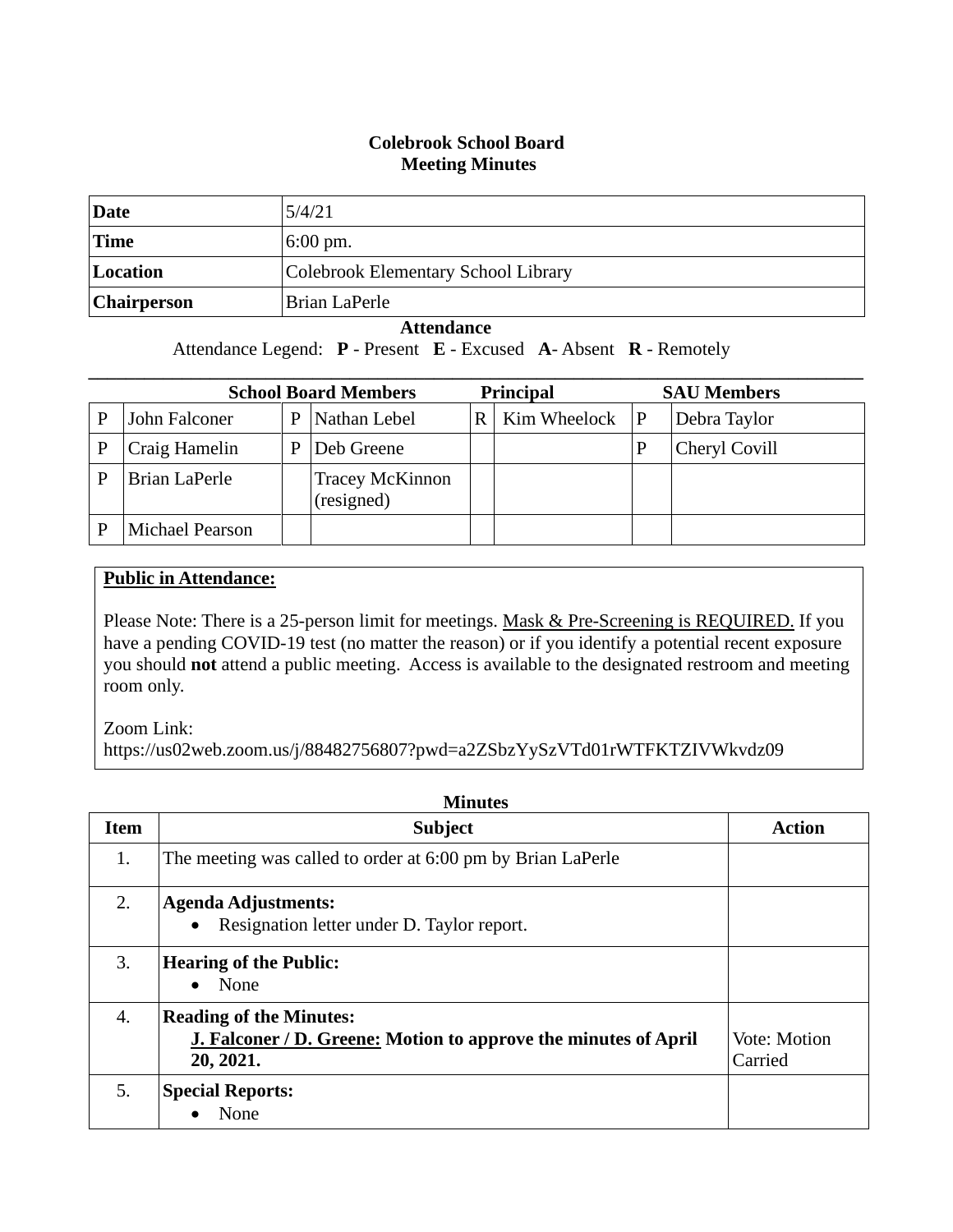| 6. | <b>School Administrator's Report: Kim Wheelock</b>                                                                                                   |  |
|----|------------------------------------------------------------------------------------------------------------------------------------------------------|--|
|    | Dan Phoenix - English teacher resigned will not be finishing the                                                                                     |  |
|    | school year.                                                                                                                                         |  |
|    | K. Wheelock has been working on grant writing, meeting with D.                                                                                       |  |
|    | Taylor, State testing schedule, IEP mtgs., and English curriculum.                                                                                   |  |
|    | State Assessments are the week after next – letters went home to                                                                                     |  |
|    | parents.                                                                                                                                             |  |
|    | Summer Academy for $4th - 6th$ letter of interest went home to                                                                                       |  |
|    | parents.                                                                                                                                             |  |
|    | K. Wheelock will be taking Crisis Intervention Training on $4/29$ &                                                                                  |  |
|    | $4/30$ from $8:00 - 4:30$ in Concord.                                                                                                                |  |
|    | K. Wheelock ordered senior signs which will be put up this week                                                                                      |  |
|    | in the Kiwanis Park.                                                                                                                                 |  |
|    | K. Wheelock is organizing a "Senior Wheels" escort with the Chief                                                                                    |  |
|    | of Police after graduation.                                                                                                                          |  |
|    | Staff and community members participating in "Adopt A Senior".<br>$\bullet$                                                                          |  |
|    | Buddy Trask is the guest speaker at graduation.<br>$\bullet$                                                                                         |  |
|    | K. Wheelock approached the seniors about burying a time capsule<br>$\bullet$                                                                         |  |
|    | on school property to commemorate this unique year. They liked<br>the idea.                                                                          |  |
|    | There are 205 elementary students and 96 high school students                                                                                        |  |
|    | with a total of 301 totals Prek-12.                                                                                                                  |  |
|    |                                                                                                                                                      |  |
| 7. | <b>Superintendent's Report: Debra Taylor</b>                                                                                                         |  |
|    | Website Feedback – asking for feedback, asking to complete the<br>$\bullet$                                                                          |  |
|    | survey, which they will use to improve the website during spring                                                                                     |  |
|    | and summer                                                                                                                                           |  |
|    | School year-end plan – planning in-person graduation ceremonies<br>$\bullet$<br>at all the schools. Everyone will be following all health and safety |  |
|    | protocols.                                                                                                                                           |  |
|    | Colebrook HS Graduation - Thursday, $6/11/21$ @ $6:00$ p.m.<br>$\circ$                                                                               |  |
|    | Pittsburg HS Graduation – Saturday, $6/12/21$ @ 10:00 a.m.<br>$\circ$                                                                                |  |
|    | Stewartstown Eighth Grade Graduation - Wednesday,<br>O                                                                                               |  |
|    | $6/16/21$ @ 5:00 p.m.                                                                                                                                |  |
|    | Educational and Academic Outcomes – schools continue to                                                                                              |  |
|    | monitor our student's progress in reading and mathematics through                                                                                    |  |
|    | local assessments. In addition, we are preparing to administer NH                                                                                    |  |
|    | SAS assessments this spring.                                                                                                                         |  |
|    | Several professional development events are planned over the                                                                                         |  |
|    | summer.                                                                                                                                              |  |
|    | $\circ$ Education Design Institute – 6/21-6/25                                                                                                       |  |
|    | Self-Paced Curriculum Work $-7/1-7/31$<br>$\circ$                                                                                                    |  |
|    | Responsive Classroom $-8/16-8/19$<br>$\circ$                                                                                                         |  |
|    | o Restorative Practices $-8/16-8/19$                                                                                                                 |  |
|    | Crisis Prevention and Intervention Responses $-8/24-8/25$<br>$\circ$<br>A.L.I.C.E. School Safety Training - 8/26                                     |  |
|    | $\circ$<br>Technology Training – Summer and Coming School Year –<br>$\circ$                                                                          |  |
|    | $21 - 22$                                                                                                                                            |  |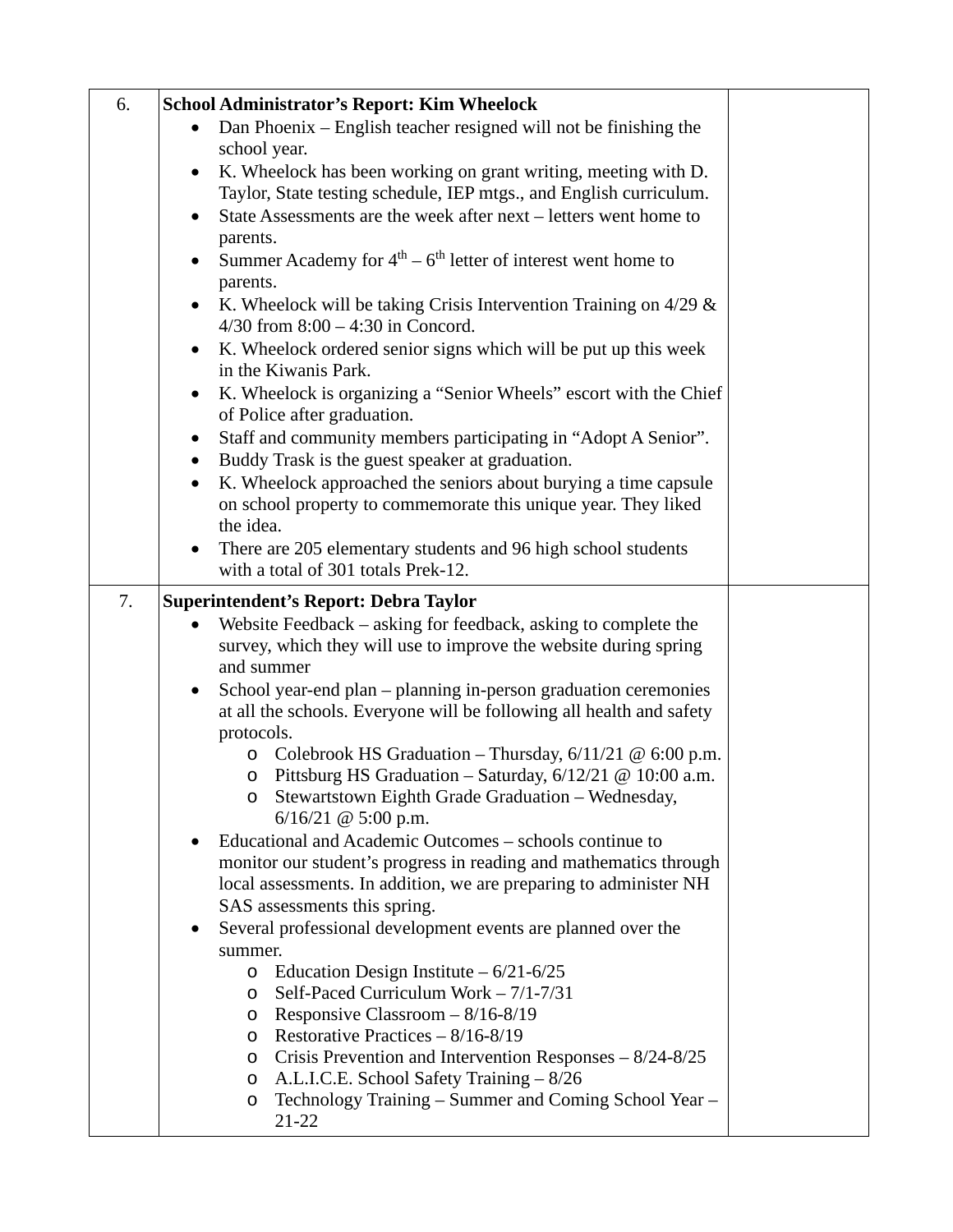|    | Long Term planning – the August 12th SAU 7 Board Meeting to<br>long-term planning. The SAU 7 strategic plan is expiring and it is<br>time to reflect on our progress and chart our future for the school<br>districts in our region.<br>Colebrook Academy is working with Wayne Frizzell from Ray<br>$\bullet$<br>Davis Real Estate.<br>B. LaPerle mentioned there are some pages on the website that are<br>not available on their phones. |              |
|----|---------------------------------------------------------------------------------------------------------------------------------------------------------------------------------------------------------------------------------------------------------------------------------------------------------------------------------------------------------------------------------------------------------------------------------------------|--------------|
|    |                                                                                                                                                                                                                                                                                                                                                                                                                                             |              |
|    | Letter of resignation for Colleen Clogston<br>$\bullet$                                                                                                                                                                                                                                                                                                                                                                                     |              |
|    | D. Greene / N. Lebel: motion to accept Colleen Clogston's letter of                                                                                                                                                                                                                                                                                                                                                                         | Vote: Motion |
|    | resignation.<br>They have received all teachers' contracts but 1.                                                                                                                                                                                                                                                                                                                                                                           | Carried      |
| 8. | <b>Business Administrator's Report: Cheryl Covill</b>                                                                                                                                                                                                                                                                                                                                                                                       |              |
|    | C. Covill went over the list of kitchen equipment from the<br>$\bullet$                                                                                                                                                                                                                                                                                                                                                                     |              |
|    | Colebrook Academy                                                                                                                                                                                                                                                                                                                                                                                                                           |              |
|    | 5 octagon tables leftover would like to sell to Stewartstown.<br>$\circ$                                                                                                                                                                                                                                                                                                                                                                    |              |
|    | <b>D.</b> Greene / N. Lebel: motion to waive policy DN – Equipment and                                                                                                                                                                                                                                                                                                                                                                      |              |
|    | Supplies Sales and sell the tables to Stewartstown for \$1,000.00.                                                                                                                                                                                                                                                                                                                                                                          | Vote: Motion |
|    | Place the rest of the items for sale in the newspaper, under                                                                                                                                                                                                                                                                                                                                                                                | Carried      |
|    | classifieds, on the website and the school Facebook page.                                                                                                                                                                                                                                                                                                                                                                                   |              |
|    | Grant Funding – ESSER II grants are available for grant writing<br>$\bullet$                                                                                                                                                                                                                                                                                                                                                                |              |
|    | and submission. Under the new guidelines, a Request for Proposals                                                                                                                                                                                                                                                                                                                                                                           |              |
|    | will be required for most services.                                                                                                                                                                                                                                                                                                                                                                                                         |              |
|    | C. Covill spoke on updating the HVAC system. Which means<br>$\bullet$                                                                                                                                                                                                                                                                                                                                                                       |              |
|    | hiring an engineer to assess our system and design/develop an RFP                                                                                                                                                                                                                                                                                                                                                                           |              |
|    | for replacing or updating? If ESSER II and ESSER III are                                                                                                                                                                                                                                                                                                                                                                                    |              |
|    | significantly funded C. Covill would like to explore hiring a                                                                                                                                                                                                                                                                                                                                                                               |              |
|    | Project Manager as part of these grants.                                                                                                                                                                                                                                                                                                                                                                                                    |              |
|    | J. Falconer / D. Greene: Motion to have C. Covill go forward with                                                                                                                                                                                                                                                                                                                                                                           |              |
|    | hiring a Project Manager for the HVAC system project.                                                                                                                                                                                                                                                                                                                                                                                       | Vote: Motion |
|    | Health Insurance Rates $-$ FY 21-22 have been set at the 2.3%.                                                                                                                                                                                                                                                                                                                                                                              | Carried      |
|    | Based on projected staffing for FY 2021-2022 we are anticipating a                                                                                                                                                                                                                                                                                                                                                                          |              |
|    | savings. With so many staff changes and paperwork still in process                                                                                                                                                                                                                                                                                                                                                                          |              |
|    | for new hires, C. Covill will not have an amount until mid to late                                                                                                                                                                                                                                                                                                                                                                          |              |
|    | May.                                                                                                                                                                                                                                                                                                                                                                                                                                        |              |
|    | Food Service Programs and Cost – early indicators from USDA                                                                                                                                                                                                                                                                                                                                                                                 |              |
|    | will continue free meals to students during the $21 - 22$ school year                                                                                                                                                                                                                                                                                                                                                                       |              |
|    | under the Summer Seamless Option waiver.                                                                                                                                                                                                                                                                                                                                                                                                    |              |
|    | There is the Emergency Operation Reimbursement Cost program                                                                                                                                                                                                                                                                                                                                                                                 |              |
|    | that the NHDOE is currently writing in the State plan. This will                                                                                                                                                                                                                                                                                                                                                                            |              |
|    | reimburse most SAUs with some money for the early COVID                                                                                                                                                                                                                                                                                                                                                                                     |              |
|    | period which was March – June.                                                                                                                                                                                                                                                                                                                                                                                                              |              |
|    | <b>COBRA</b>                                                                                                                                                                                                                                                                                                                                                                                                                                |              |
|    | Premium Assistance – between April 1 and September 30,<br>$\circ$                                                                                                                                                                                                                                                                                                                                                                           |              |
|    | 2021, the federal government will pay 100 % of COBRA                                                                                                                                                                                                                                                                                                                                                                                        |              |
|    | premiums for Assistance Eligible Individuals and their                                                                                                                                                                                                                                                                                                                                                                                      |              |
|    | dependents. This means we will be responsible to identify                                                                                                                                                                                                                                                                                                                                                                                   |              |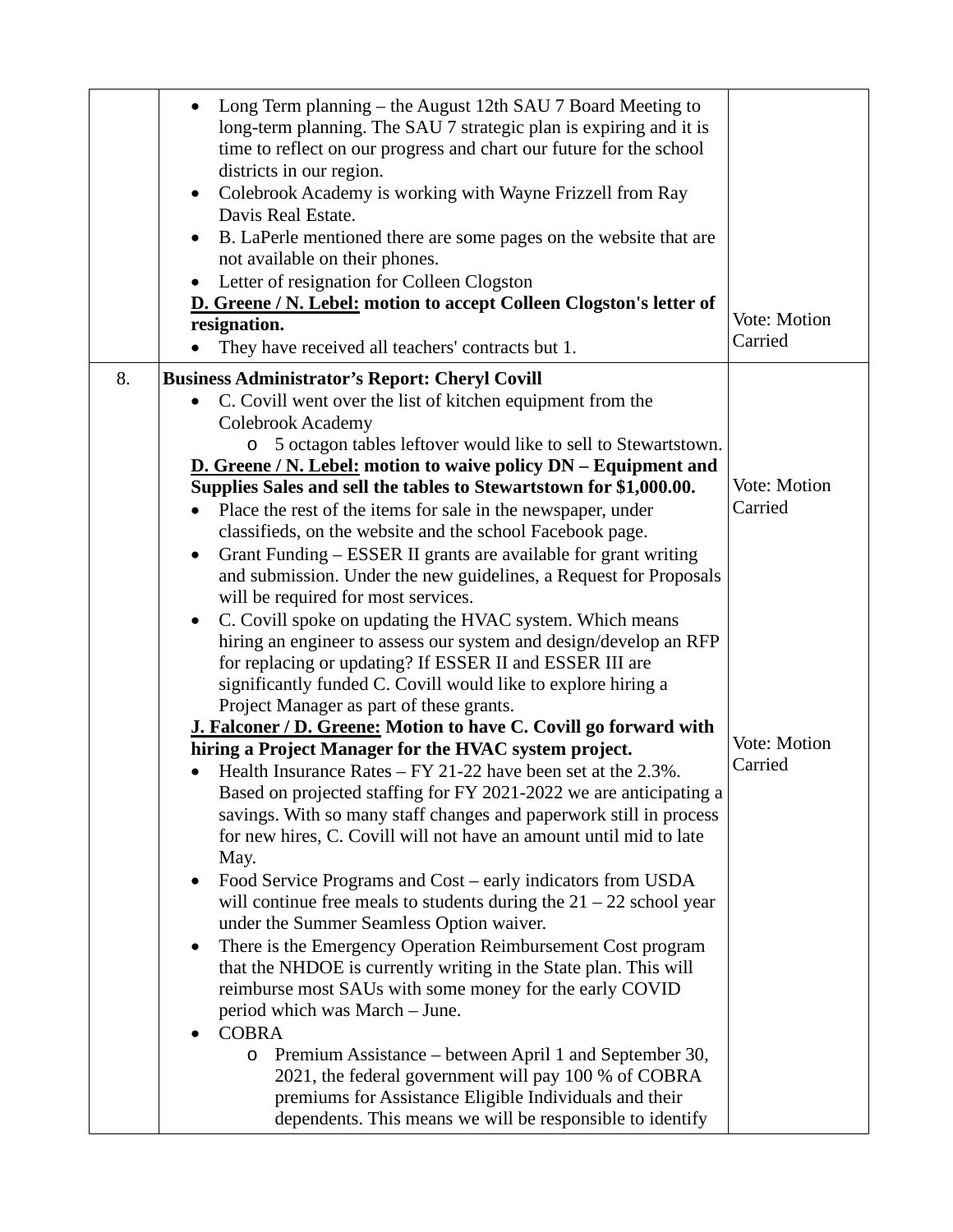|     | eligible employees during the COBRA window, offering<br>this benefit, add to our plan and pay for the plan.<br>Flexible Spending Accounts - COVID relief<br>Under the COVID Relief act, we can extend the grace<br>$\circ$<br>period to our employees who elected to participate in the<br>Flexible Spending Accounts. This will increase the time to<br>spend down funds from 2 1/2 months to 12 months beyond<br>the school year.<br>Cocurricular Positions - 2021-2022 Advisors & Coaches<br><b>D.</b> Greene / N. Lebel: motion to accept the cocurricular positions<br>for Advisors & Coaches for 2021-2022 as presented in the packet.<br>J. Falconer asked to correct the advisor position - Amy Caron -<br>Builders Club not Key Club - Builders Club.<br>Cocurricular vacancies - allow Superintendent D. Taylor to fill the<br>$\bullet$<br>positions and bring them back to the Board.                                                    | Vote: Motion<br>Carried |  |  |
|-----|------------------------------------------------------------------------------------------------------------------------------------------------------------------------------------------------------------------------------------------------------------------------------------------------------------------------------------------------------------------------------------------------------------------------------------------------------------------------------------------------------------------------------------------------------------------------------------------------------------------------------------------------------------------------------------------------------------------------------------------------------------------------------------------------------------------------------------------------------------------------------------------------------------------------------------------------------|-------------------------|--|--|
| 9.  | NH School Board Association Report: John Falconer<br>Delegate assembly emails moving to around October                                                                                                                                                                                                                                                                                                                                                                                                                                                                                                                                                                                                                                                                                                                                                                                                                                               |                         |  |  |
|     | Looking for resolutions                                                                                                                                                                                                                                                                                                                                                                                                                                                                                                                                                                                                                                                                                                                                                                                                                                                                                                                              |                         |  |  |
| 10. | Co-curricular Committee Report: Brian LaPerle                                                                                                                                                                                                                                                                                                                                                                                                                                                                                                                                                                                                                                                                                                                                                                                                                                                                                                        |                         |  |  |
|     | Setting up a meeting and working with the committee.                                                                                                                                                                                                                                                                                                                                                                                                                                                                                                                                                                                                                                                                                                                                                                                                                                                                                                 |                         |  |  |
| 11. | <b>Building Committee Report: Craig Hamelin</b><br>C. Covill, K. Wheelock, D. Taylor have been looking at some<br>$\bullet$<br>classrooms to make more space. The art room and the Consumer<br>Science are the rooms they are thinking of reconstruction. Chris<br>Hebert mentioned just doing the Consumer Science room would<br>cost roughly \$73,000.<br>Spoke about modular classrooms which are very expensive. The<br>٠<br>next meeting will be $@$ 5:30 p.m. to discuss plans along with<br>courses at the next meeting. School opening in the fall<br>students/staff will remain 3 feet social distance instead of 6 feet.<br>Have the plans in place if the CA building is sold for the 5-year<br>$\bullet$<br>lease on Tech. building. Keep on the radar.<br>C. Hamelin stated that it was not the Colebrook School Board<br>٠<br>decision to make, it was brought up to the Colebrook Selectmen<br>and they decided not to go that route. |                         |  |  |
| 12. | <b>Policy Committee Report: Deb Greene</b><br>None<br>$\bullet$                                                                                                                                                                                                                                                                                                                                                                                                                                                                                                                                                                                                                                                                                                                                                                                                                                                                                      |                         |  |  |
| 13. | <b>Negotiations Committee Report: John Falconer</b><br>None<br>$\bullet$                                                                                                                                                                                                                                                                                                                                                                                                                                                                                                                                                                                                                                                                                                                                                                                                                                                                             |                         |  |  |
| 14. | <b>Curriculum Committee Report: Mike Pearson</b>                                                                                                                                                                                                                                                                                                                                                                                                                                                                                                                                                                                                                                                                                                                                                                                                                                                                                                     |                         |  |  |
|     | None<br>$\bullet$                                                                                                                                                                                                                                                                                                                                                                                                                                                                                                                                                                                                                                                                                                                                                                                                                                                                                                                                    |                         |  |  |